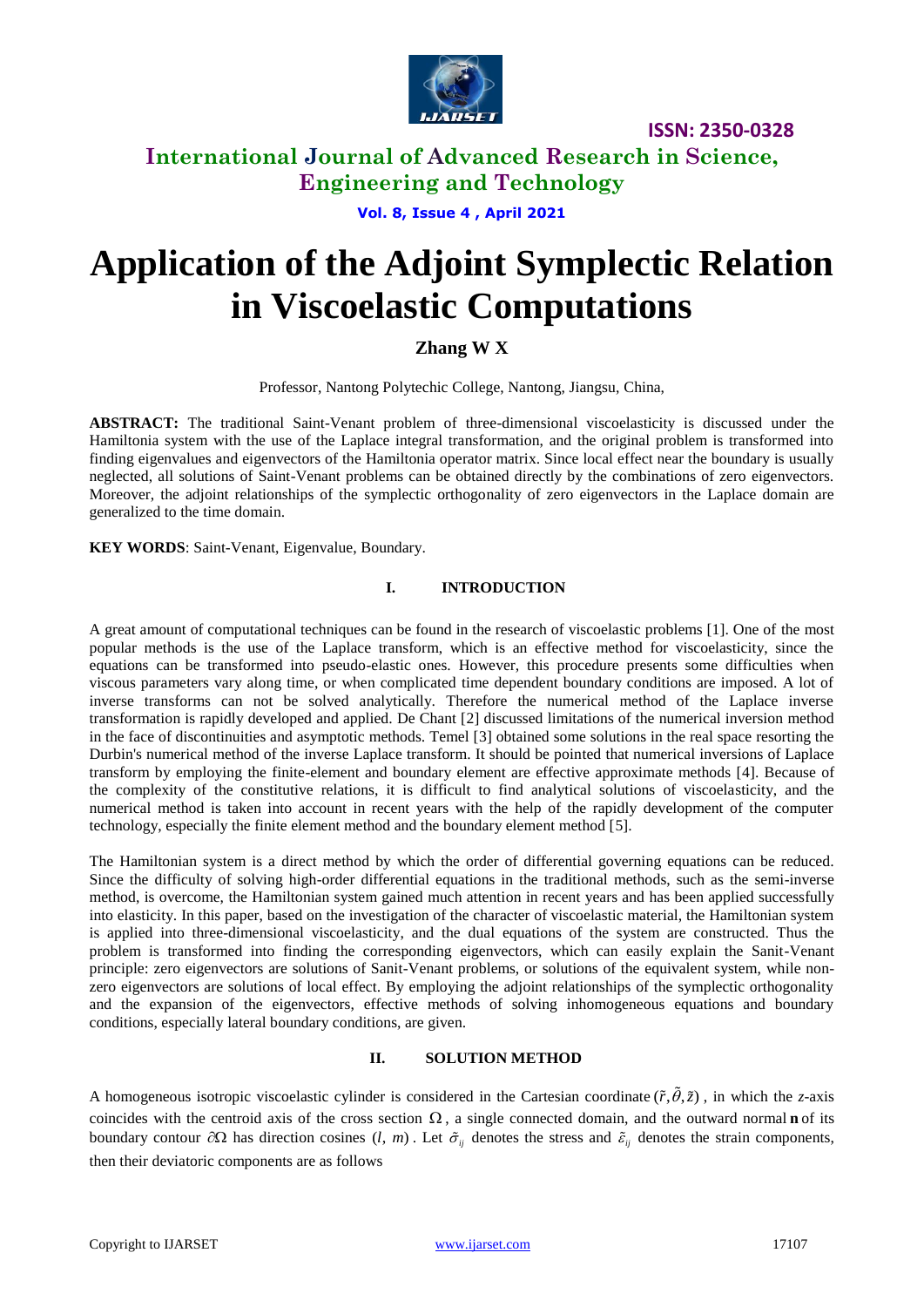

# **ISSN: 2350-0328 International Journal of Advanced Research in Science, Engineering and Technology**

**Vol. 8, Issue 4 , April 2021**

$$
\tilde{S}_{ij} = \tilde{\sigma}_{ij} - \tilde{\sigma} \delta_{ij}, \quad \tilde{S}_{ij} = \tilde{\sigma}_{ij} - \tilde{\sigma} \delta_{ij}
$$
\n(1)

where  $\tilde{\sigma} = \tilde{\sigma}_{kk}$  /3 stand for mean stresses. The constitutive relations of three-dimensional viscoelasticity can be described uniformly as

mly as  
\n
$$
\tilde{S}_{ij} + \eta_m \frac{\partial \tilde{S}_{ij}}{\partial \tilde{t}} = 2 G_k \tilde{e}_{ij} + 2 \eta G \frac{\partial \tilde{e}_{ij}}{\partial \tilde{t}} \qquad (0 \le G_k \eta_m < \eta G)
$$
\n
$$
\tilde{\sigma} = 3K \tilde{e} \qquad (2)
$$

where G is Lame constant, K the bulk modulus,  $\eta$  the viscosity coefficient,  $\eta_m$  and  $G_k$  parameters. Eqs. (1) describe the stress-strain relations of viscoelasticity reducible to the standard linear solid type model when  $0 < G_k \eta_m < \eta G$ , the Kelvin type model when  $\eta_m = 0$  and the Maxwell type model when  $G_k = 0$ . Suppose the lateral boundary is

$$
l\tilde{\sigma}_{\tilde{r}} + m\tilde{\tau}_{\tilde{r}\tilde{\theta}} = \tilde{f}_{\tilde{r}}^0
$$
  
\n
$$
l\tilde{\tau}_{\tilde{r}\tilde{\theta}} + m\tilde{\sigma}_{\tilde{\theta}} = \tilde{f}_{\tilde{\theta}}^0
$$
  
\n
$$
l\tilde{\tau}_{\tilde{r}\tilde{z}} + m\tilde{\tau}_{\tilde{\theta}\tilde{z}} = \tilde{f}_{\tilde{z}}^0
$$
\n(3)

Let the displacements  $u = \tilde{u}/c$ ,  $v = \tilde{v}/c$ ,  $w = \tilde{w}/c$ , where  $c = p/(2\pi)$  and p is the [circumference](http://www.iciba.com/search?s=circumference) of the cylinder, and time  $t = \tilde{t} / \eta$ . Therefore Eqs. (1) are rewritten as where

$$
S_{ij} + \beta \frac{\partial S_{ij}}{\partial t} = 2\alpha e_{ij} + 2\frac{\partial e_{ij}}{\partial t} \qquad (0 \le \alpha \beta < 1)
$$
  
\n
$$
\sigma = 2\gamma e \qquad (4)
$$

where the dimensionless deviatoric components of stress  $S_{ij} = \tilde{S}_{ij}/G$ , parameters  $\beta = \eta_m/\eta$ ,  $\alpha = G_k/G$ , and  $\gamma = 3K/(2G)$ . Eqs. (3) give the non-dimensional constitutive relations of the standard linear solid type model when  $0 < \alpha \beta < 1$ , the Kelvin type model when  $\beta = 0$  and the Maxwell type model when  $\alpha = 0$ . Write the displacement variables in vector form:

$$
\overline{\mathbf{q}} = {\overline{u}, \overline{v}, \overline{w}}^T, \tag{5}
$$

Then dual vector can be written as

$$
\overline{\mathbf{p}} = \begin{Bmatrix} r G^* \left( \dot{\overline{u}} + \frac{\partial \overline{w}}{\partial r} \right) \\ G^* \left( \frac{\partial \overline{w}}{\partial \theta} + r \dot{\overline{v}} \right) \\ \lambda^* \left( r \frac{\partial \overline{u}}{\partial r} + \overline{u} + \frac{\partial \overline{v}}{\partial \theta} + \dot{\overline{w}} \right) + 2G^* \dot{\overline{w}} \end{Bmatrix}
$$
(6)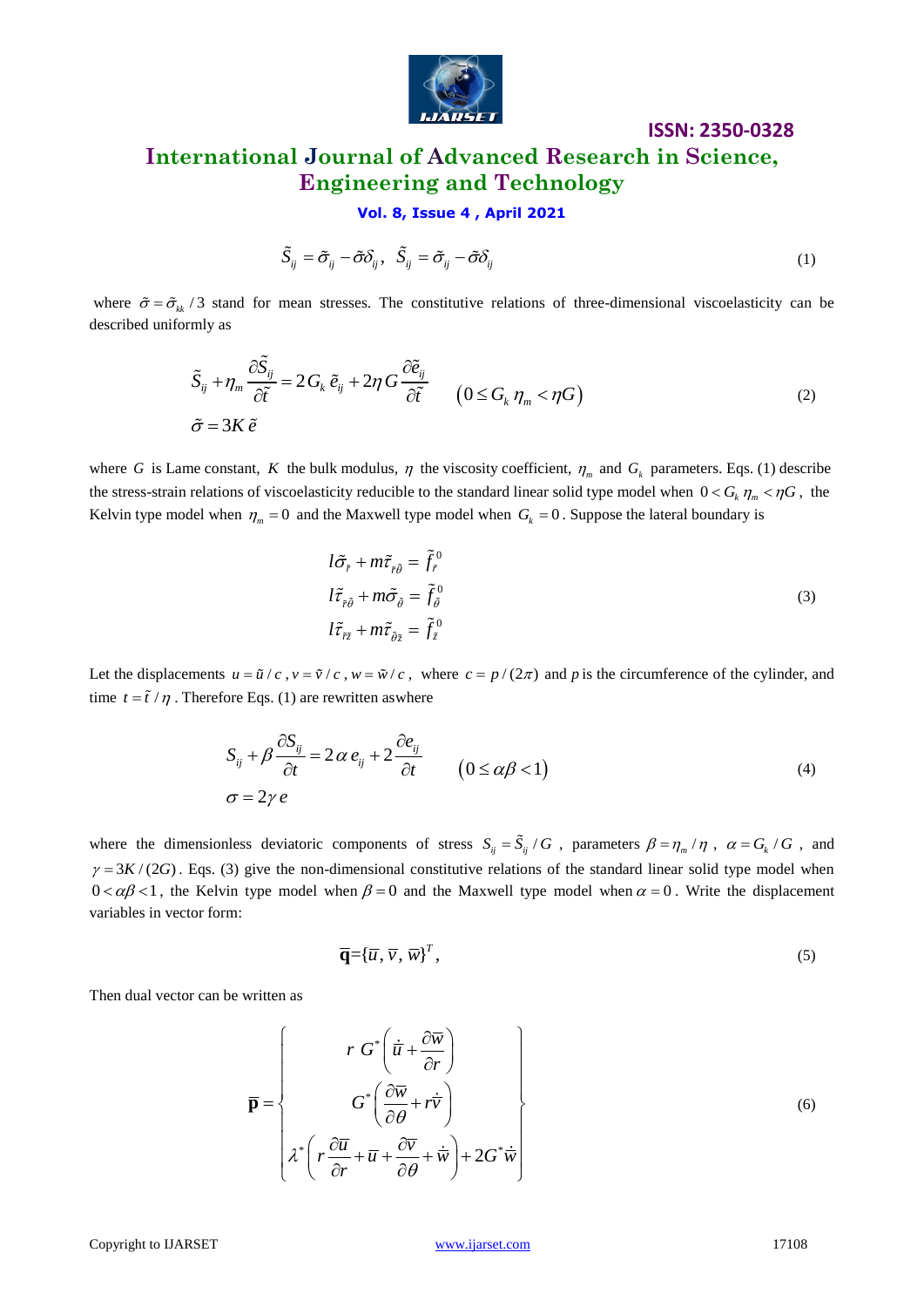

### **ISSN: 2350-0328**

# **International Journal of Advanced Research in Science, Engineering and Technology**

### **Vol. 8, Issue 4 , April 2021**

The Hamiltonian operator matrix can be expressed as

$$
\mathbf{H} = \begin{bmatrix} \mathbf{A} & \mathbf{D} \\ \mathbf{B} & -\mathbf{A}^T \end{bmatrix} \tag{7}
$$

The components are

nents are  
\n
$$
\mathbf{A} = \begin{bmatrix}\n0 & 0 & -\frac{\partial}{\partial r} \\
0 & 0 & -\frac{\partial}{r\partial \theta} \\
-a_1\left(\frac{\partial}{\partial r} + \frac{1}{r}\right) & -a_1\frac{\partial}{r\partial \theta} & 0\n\end{bmatrix}, \quad \mathbf{D} = \begin{bmatrix}\n\frac{a_3}{r} & 0 & 0 \\
0 & \frac{a_3}{r} & 0 \\
0 & 0 & \frac{a_2}{r}\n\end{bmatrix}
$$
\n(8)

and

$$
\mathbf{B} = \begin{bmatrix} 0 & 0 & -\frac{\partial}{\partial r} \\ 0 & 0 & -\frac{\partial}{r\partial \theta} \\ -a_1\left(\frac{\partial}{\partial r} + \frac{1}{r}\right) & -a_1\frac{\partial}{r\partial \theta} & 0 \end{bmatrix}
$$
(9)

in whchic  $a_1 = \lambda^* / (\lambda^* + 2G^*)$ ,  $a_2 = 1/(\lambda^* + 2G^*)$ ,  $a_3 = 1/G^*$ ,  $a_4 = 4G^* (\lambda^* + G^*) / (\lambda^* + 2G^*)$ ,  $a_5 = G^*$  $+2\lambda^*G^* / (\lambda^* + 2G^*)$  and  $a_6 = G^* + a_4$ .

#### **III. ADJOINT SYMPLECTIC RELATION**

Based on the property of the Hamiltonian operator matrix **H**, the integral product of the eigenvectors is defined as

$$
\langle \overline{\eta}_1, \mathbf{J}, \overline{\eta}_2 \rangle = \iint_{\Omega} \overline{\eta}_1^T \mathbf{J} \overline{\eta}_2 dr d\theta, \tag{10}
$$

Thus zero eigenvectors are classified into two groups, which satisfy the adjoint symplectic ortho-normalization relationships:

$$
\langle \overline{\eta}_i^{(\alpha)}, \mathbf{J}, \overline{\eta}_j^{(\beta)} \rangle = -\langle \overline{\eta}_i^{(\beta)}, \mathbf{J}, \overline{\eta}_j^{(\alpha)} \rangle = \delta_{ij}
$$
\n(11)

Introduce another integral product

$$
[\eta_1, \mathbf{J}, \eta_2] = \iint_{\Omega} \eta_1^T \mathbf{J}^* \eta_2 dr d\theta = L^{-1} < \overline{\eta}_1, \mathbf{J}, \overline{\eta}_2>,
$$
\n(12)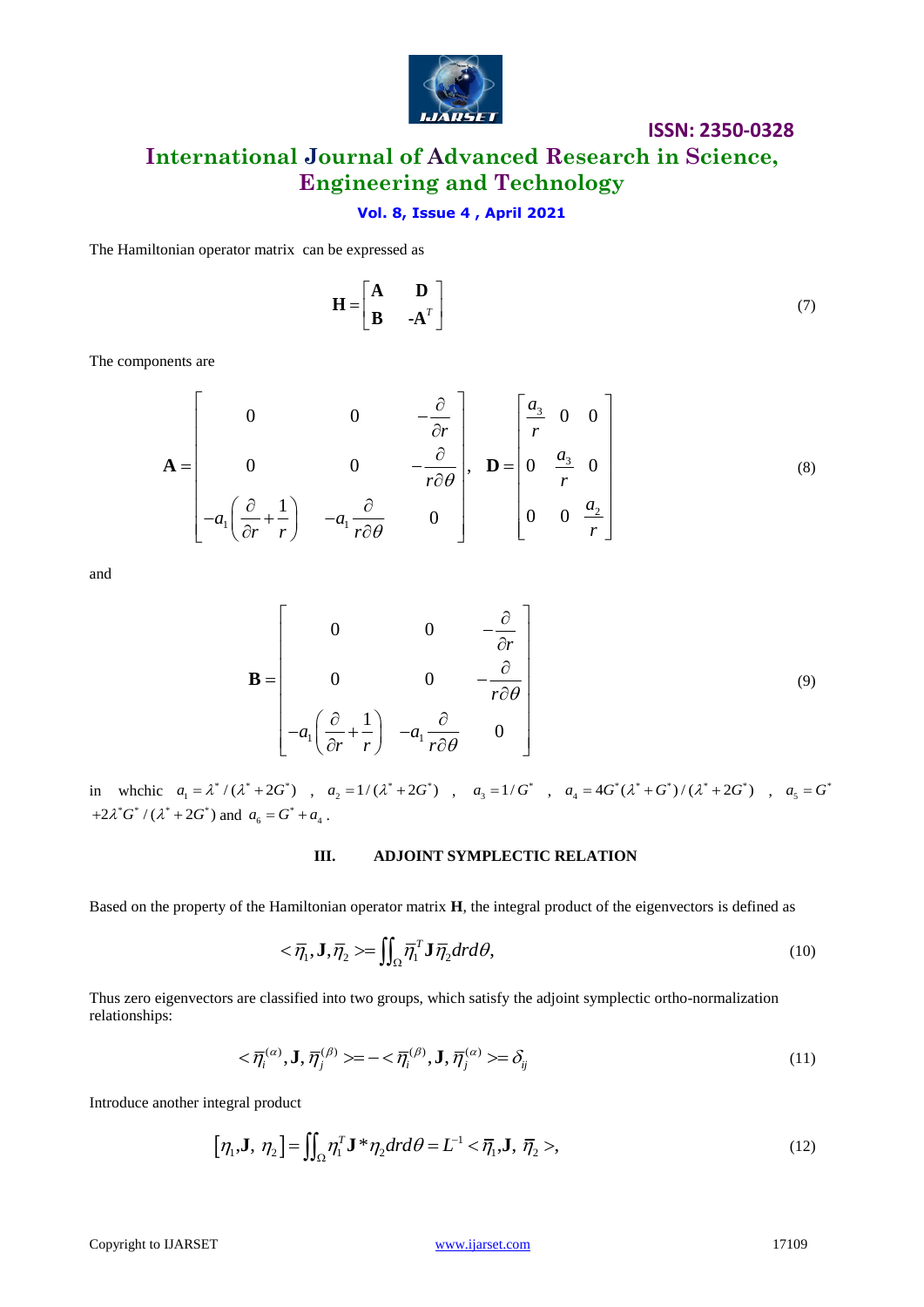

# **International Journal of Advanced Research in Science, Engineering and Technology**

### **Vol. 8, Issue 4 , April 2021**

where \* denotes the conventional convolution product. There also exist adjoint symplectic ortho-normalization relationships between the eigenvectors:

$$
\begin{aligned}\n\left[\eta_i^{(\alpha)}, \mathbf{J}, \eta_j^{(\beta)}\right] &= -\left[\eta_i^{(\beta)}, \mathbf{J}, \eta_j^{(\alpha)}\right] = \delta(t)\delta_{ij} \\
\left[\eta_i^{(\alpha)}, \mathbf{J}, \eta_j^{(\alpha)}\right] &= \left[\eta_i^{(\beta)}, \mathbf{J}, \eta_j^{(\beta)}\right]\n\end{aligned} \tag{13}
$$

**ISSN: 2350-0328**

### **IV. NUMERICAL EXAMPLE**

Consider a circle cylinder and suppose that its both ends are free.The lateral boundary condition is as  $\sigma_r = 1 - \cos \theta$  ( $r = 1$ ). By introducing new variables, the inhomogeneous lateral boundary conditions can be transformed into homogeneous one. However the inhomogeneous term of the dual equations become more complex, and the end condition is changed too. Figs 1-3 exhibit the lateral contours in the bending process of Maxwell type model  $(\alpha = 0, \beta = 1)$  at different time: t=0, t=2 and t=4, respectively.